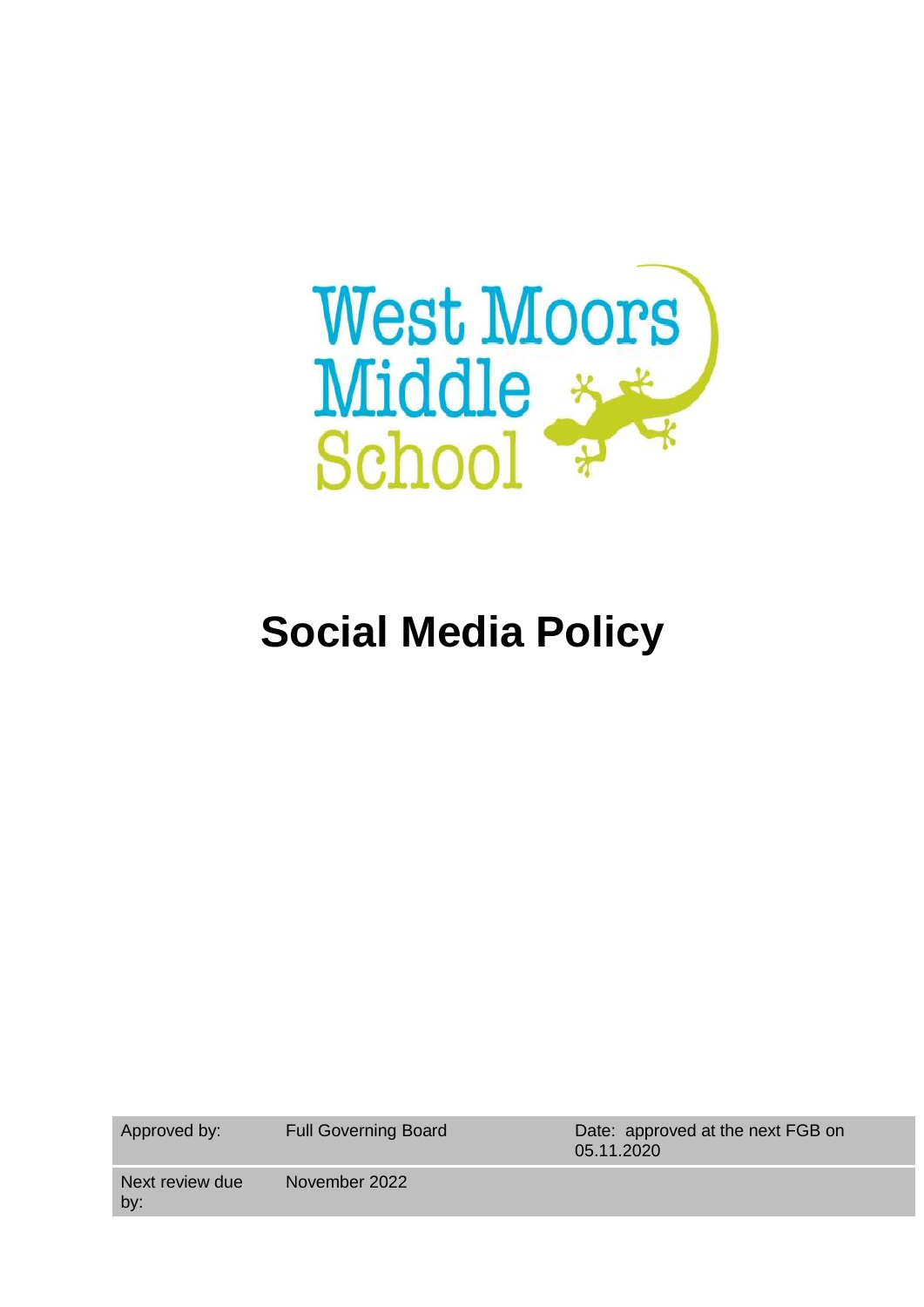The aim of this model policy on social media is to provide a framework to enable employees to enjoy the benefits of social networking while understanding the standards of conduct expected by the school. It is intended to minimise the risks that can impact on the wellbeing of staff, pupils and the reputation of West Moors Middle School.

# **1. Introduction**

The school recognises and embraces the numerous benefits and opportunities that social media offers. While employees are encouraged to engage, collaborate and innovate through social media, they should also be aware that there are some associated risks, especially around issues of safeguarding, bullying and personal reputation.

# **2. Purpose of the policy**

2.1 The purpose of this policy is to encourage good practice, to protect the school and its employees, and to promote the effective use of social media as part of the school activities.

2.2 This policy covers personal and professional use of social media and aims to encourage its safe use by the school and its employees.

2.3 The policy applies regardless of whether the social media is accessed using the school's ICT facilities and equipment, or equipment belonging to members of staff.

2.4 Personal communications via social media accounts that are likely to have a negative impact on professional standards or the school's reputation are within the scope of this policy.

2.5 This policy covers all individuals working at all levels and grades, including full-time and part-time employees, fixed-term employees and agency workers.

# **3. Roles, responsibilities and procedure**

3.1 Employees should:

• be aware of their online reputation and recognise that their online activity can be seen by others including parents, pupils and colleagues on social media

• ensure that any use of social media is carried out in line with this policy and other relevant policies, i.e. those of the employer

• be aware that any excessive use of social media in school may result in disciplinary action • be responsible for their words and actions in an online environment. They are therefore

advised to consider whether any comment, photograph or video that they are about to post on a social networking site is something that they want pupils, colleagues, other employees of the trust, or even future employers, to read. If in doubt, don't post it!

3.2 Managers are responsible for:

• addressing any concerns and/or questions employees may have on the use of social media

• operating within the boundaries of this policy and ensuring that all staff understand the standards of behaviour expected of them.

3.3 Human resources (HR) is responsible for:

• giving specialist advice on the use of social media

• implementing and reviewing this policy.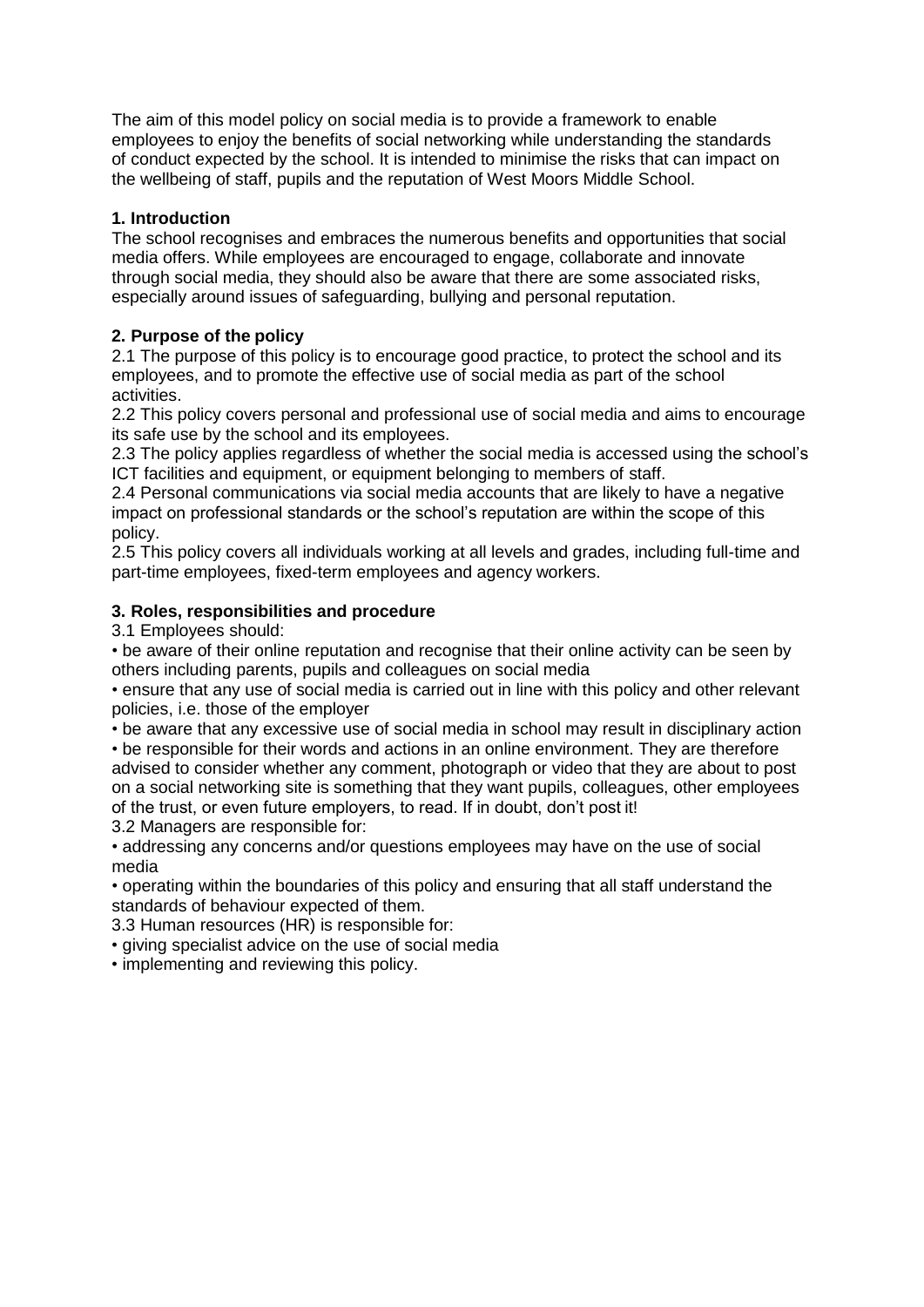# **4. Definition of social media**

4.1 Social media is a broad term for any kind of online platform which enables people to directly interact with each other. It allows people to share information, ideas and views. Examples of social media include blogs, Facebook, LinkedIn, Twitter, Google+, Instagram, Myspace, Flickr and YouTube.

## **5. Acceptable use**

5.1 Employees should be aware that content uploaded to social media is not private. Even if you restrict it to 'friends', there is still capacity for it to be re-posted or distributed beyond the intended recipients. Therefore, employees using social media should conduct themselves with professionalism and respect.

5.2 Employees should not upload any content on to social media sites that:

- is confidential to the school or its staff
- amounts to bullying
- amounts to unlawful discrimination, harassment or victimisation
- brings the school into disrepute
- contains lewd, sexually explicit, threatening or similarly inappropriate or offensive comments, images or video clips
- undermines the reputation of the school and/or individuals
- is defamatory or knowingly false
- breaches copyright
- is in any other way unlawful.

5.3 Employees should be aware of both professional and social boundaries and should not therefore accept or invite 'friend' requests from pupils or ex-pupils under the age of 18, or from parents on their personal social media accounts such as Facebook. All communication with parents via social media should be through the school's social media accounts.

5.4 Employees should note that the use of social media accounts during lesson time is not permitted.

#### **6. Safeguarding**

6.1 The use of social networking sites introduces a range of potential safeguarding risks to children and young people.

Potential risks can include, but are not limited to:

- online bullying
- grooming, exploitation or stalking
- exposure to inappropriate material or hateful language
- encouraging violent behaviour, self-harm or risk taking.

In order to mitigate these risks, there are steps you can take to promote safety on line:

• You should not use any information in an attempt to locate or meet a child.

• Ensure that any messages, photos or information comply with existingpolicies.

Further advice can be found in the appendix below.

#### **7. Reporting safeguarding concerns**

7.1 Any content or online activity which raises a safeguarding concern must be reported to a Designated Safeguarding Lead in the school.

7.2 Any online concerns should be reported as soon as identified as urgent steps may need to be taken to support the child.

7.3 With regard to personal safeguarding, you should report any harassment or abuse you receive online while using your work accounts.

#### **8. Reporting, responding and recording cyberbullying incidents**

8.1 Staff should never engage with cyberbullying incidents. If in the course of your employment with this school, you discover a website containing inaccurate, inappropriate or inflammatory written material relating to you, or images of you which have been taken and/or which are being used without your permission, you should immediately report this to a senior manager at your school.

8.2 Staff should keep any records of the abuse such as text, emails, voicemail, website or social media. If appropriate, screen prints of messages or web pages could be taken and the time, date and address of site should be recorded.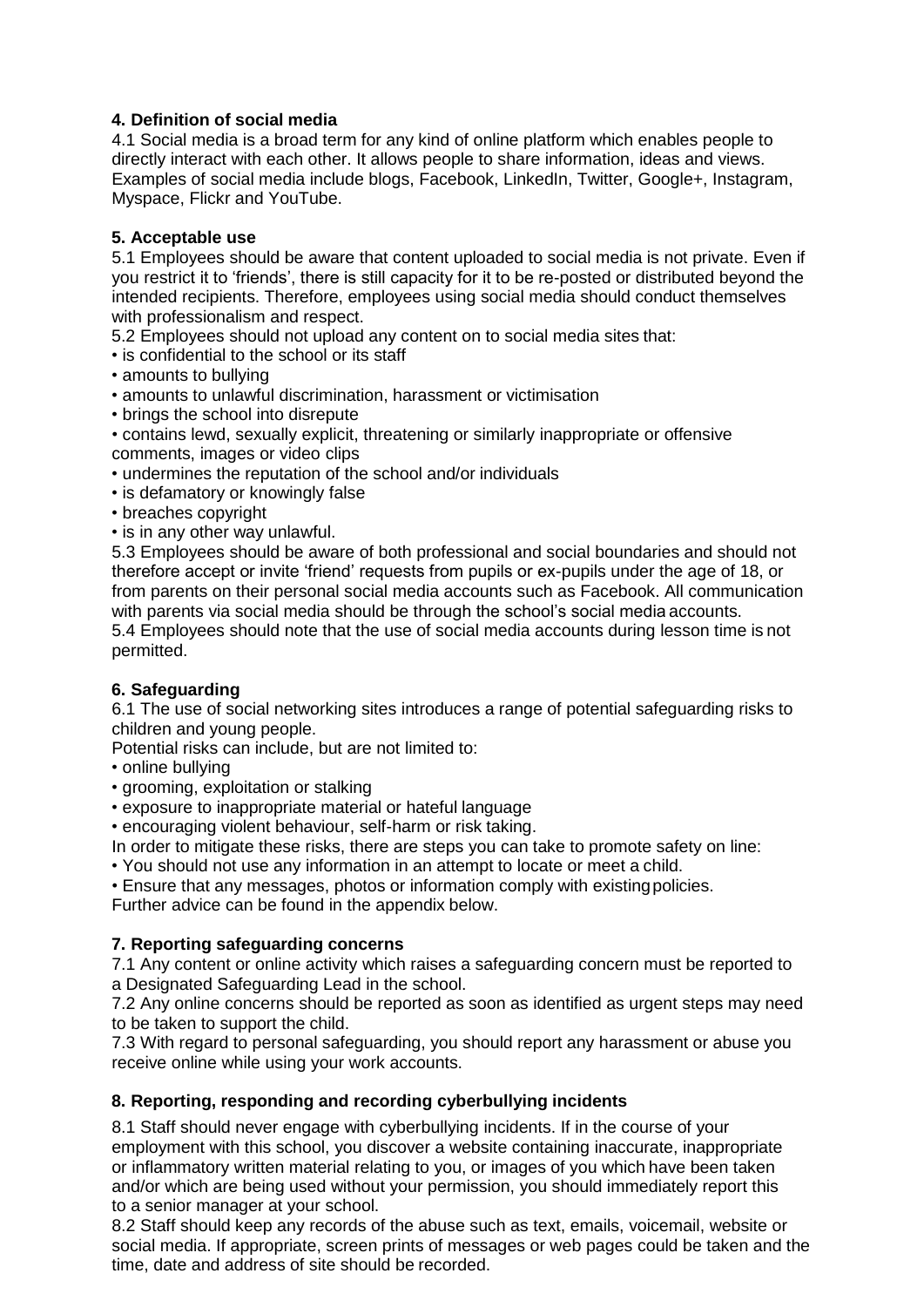## **9. Action by employer: inappropriate use of social media**

9.1 Following a report of inappropriate use of social media, the senior manager will conduct a prompt investigation.

9.2 If in the course of the investigation, it is found that a pupil submitted the material to the website, that pupil will be disciplined in line with the school's behaviour policy.

9.3 The senior manager, where appropriate, will approach the website hosts to ensure the material is either amended or removed as a matter of urgency, i.e. within 24 hours. If the website requires the individual who is complaining to do so personally, the school will give their full support and assistance.

9.4 Checks will be carried out to ensure that the requested amendments or removals are made. If the website(s) does not co-operate, the senior manager will contact the internet service provider (ISP) as the ISP has the ability to block access to certain sites and, in exceptional circumstances, can close down a website.

9.5 If the material is threatening and/or intimidating, senior management will, with the member of staff's consent, report the matter to the police.

9.6 The member of staff will be offered full support and appropriate stress counselling.

## **10. Breaches of this policy**

10.1 Any member of staff suspected of committing a breach of this policy (or if complaints are received about unacceptable use of social networking that has potentially breached this policy) will be investigated in accordance with the school's bullying or disciplinary procedure. The member of staff will be expected to co-operate with the school's investigation which may involve:

• handing over relevant passwords and login details

• printing a copy or obtaining a screenshot of the alleged unacceptable content

• determining that the responsibility or source of the content was in fact the member ofstaff.

10.2 The seriousness of the breach will be considered including the nature of the content, how long the content remained visible on the social media site, the potential for recirculation by others and the impact on the school or the individuals concerned.

10.3 Staff should be aware that actions online can be in breach of the

harassment/IT/equality policies and any online breaches of these policies may also be treated as conduct issues in accordance with the disciplinary procedure.

10.4 If the outcome of an investigation leads to disciplinary action, the consequences will be dealt with in accordance with the appropriate procedures. Serious breaches could result in the dismissal of the employee.

10.5 Where conduct is considered to be unlawful, the school will report the matter to the police and other external agencies.

#### **11. Monitoring and review**

11.1 If the manager reasonably believes that an employee has breached this policy, from time to time the school will monitor or record communications that are sent or received from within the school's network.

11.2 This policy will be reviewed on a yearly basis and, in accordance with the following, on an as-and-when-required basis:

- legislative changes
- good practice guidance
- case law
- significant incidents reported.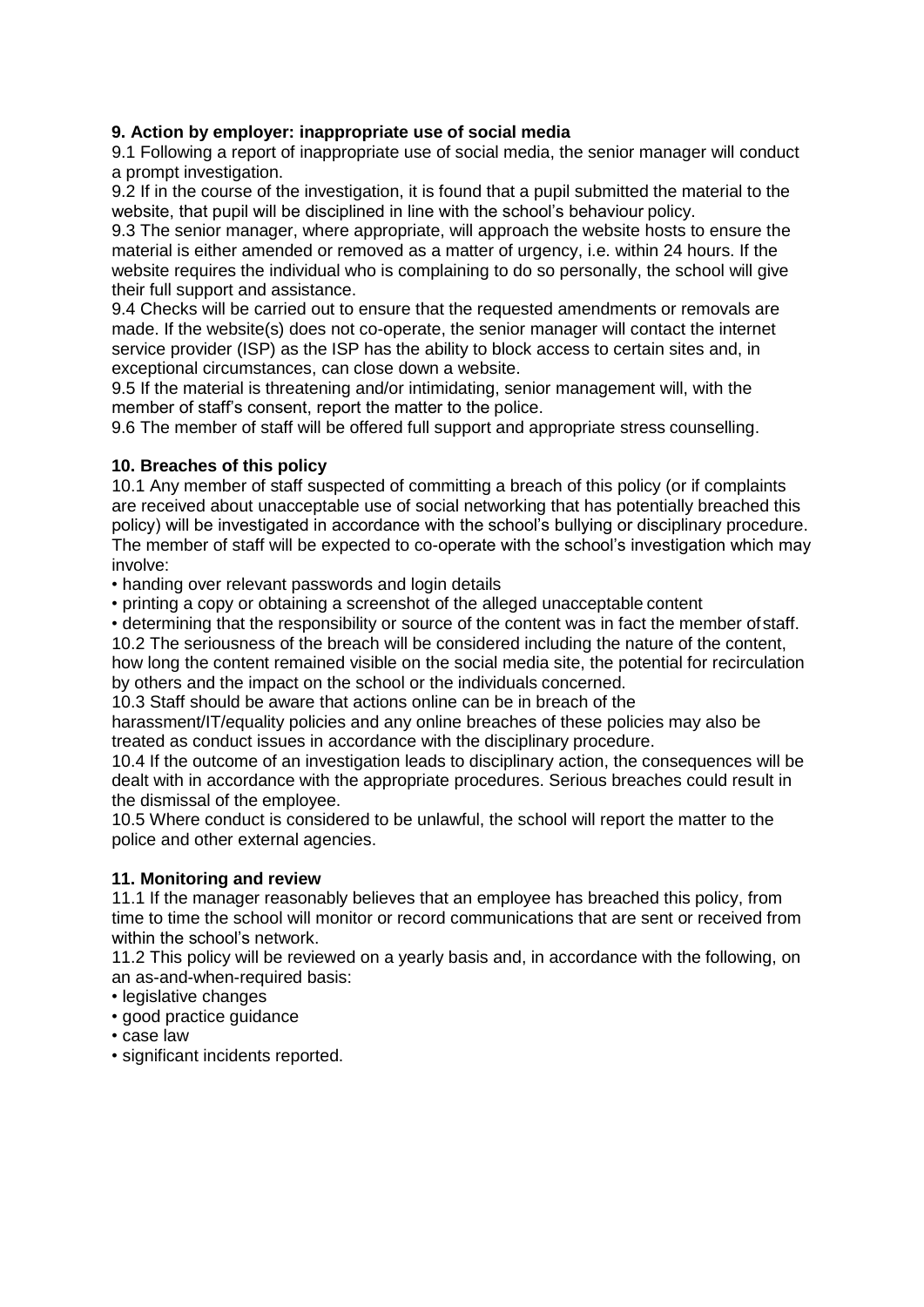11.3 This policy does not form part of any employee's contract of employment and may also, after consultation with the trade unions, be amended from time to time by the school.

**12.** Legislation

12.1 Acceptable use of social networking must comply with UK law. In applying this policy, the school will adhere to its rights, responsibilities and duties in accordance with the following:

- Regulation of Investigatory Powers Act 2000
- General Data Protection Regulations (GDPR) 2018
- The Human Rights Act 1998
- The Equality Act 2010
- The Defamation Act 2013

#### **13. Conclusion**

13.1 The internet is a fast moving technology and it is impossible to cover all circumstances or emerging media – the principles set out in this policy must be followed irrespective of the medium.

When using social media, staff should be aware of the potential impact on themselves and the employer, whether for work-related or personal use; whether during working hours or otherwise; or whether social media is accessed using the employer's equipment or using the employee's equipment.

Staff should use discretion and common sense when engaging in online communication. There are some general rules and best practice in the appendix which staff may find helpful.